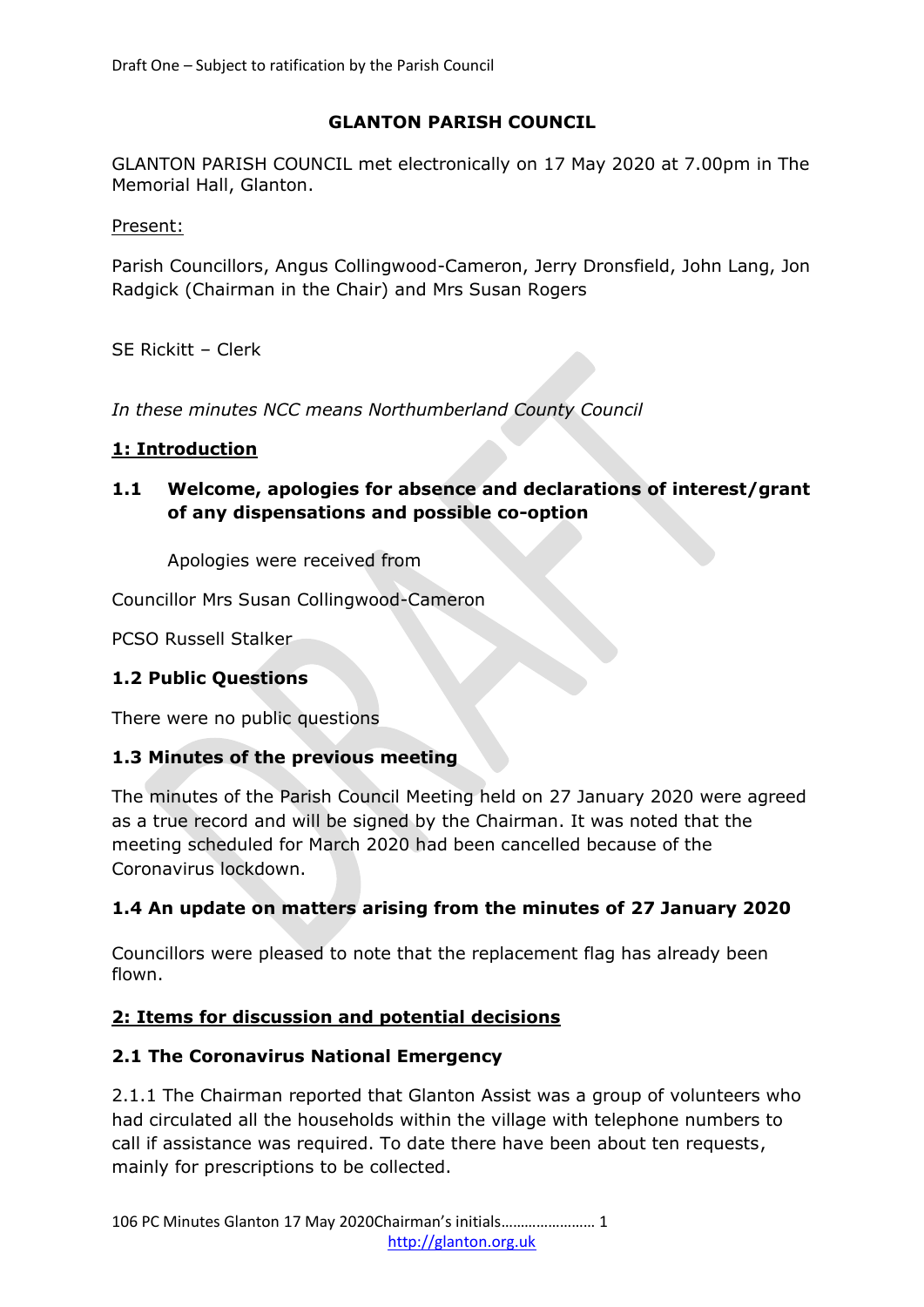2.1.2 The Council expressed its thanks to all those who were assisting the fellow parishioners during this difficult time.

## **2.2 Reports from the County Councillor and the Police**

2.2.1 No report from the County Councillor had been received by the time of the meeting. The report from the Police is set out in the appendix and was welcomed by the Council.

## **2.3 Planning**

2.3.1 There were no current applications for the Council to consider.

2.3.2 The Chairman reported that, just prior to lockdown, workmen had started work to relocate the smart-meter mast to the other side of the road. This would have been an even worse location. The Chairman spoke to the planning dept. and as a result the work ceased, and a trench was backfilled. The Council agreed that abortive work would have been avoided if the contractors and the planning dept. had spoken to the Council to see if a more suitable location could be agreed.

### **2.4Highway Issues**

2.4.1 Councillors noted that the walk around with Cllr Sanderson was in abeyance due to the lock-down.

2.4.2 The Council consider the possible erection of gateway signs at the entrances to the village. The clerk was asked to circulate details of commercially available signs so there could be a discussion on possible types and locations at a future meeting. **Action SER**

## **2.5Projects for the Future**

A suggestion had been made that the Council should apply to list The Queen's Head as an *Asset of Community Value.* Following discussion, and recognising the importance of the pub to the village, it was agreed not to apply for a listing at the present time as there was no indication of either the premises were to be placed on the market or the possible submission of a change of use.

## **2.6A Newsletter Editor**

An editor is still required, and the Chairman asked that all Councillors consider whether they knew of potential candidates or were prepared to take on the role.

An offer had been received by a parishioner to assist the editor if necessary.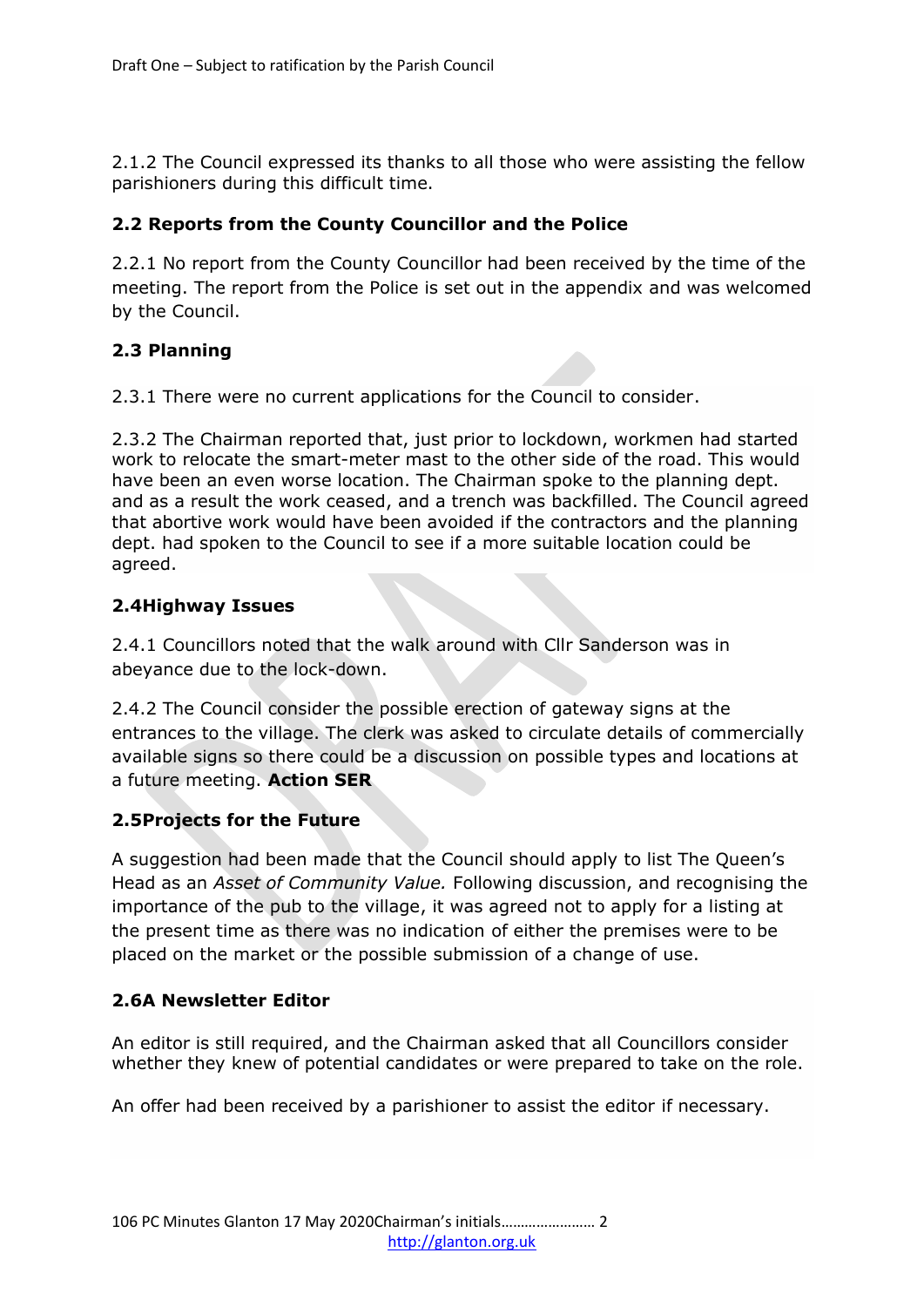# **Action All Clirs**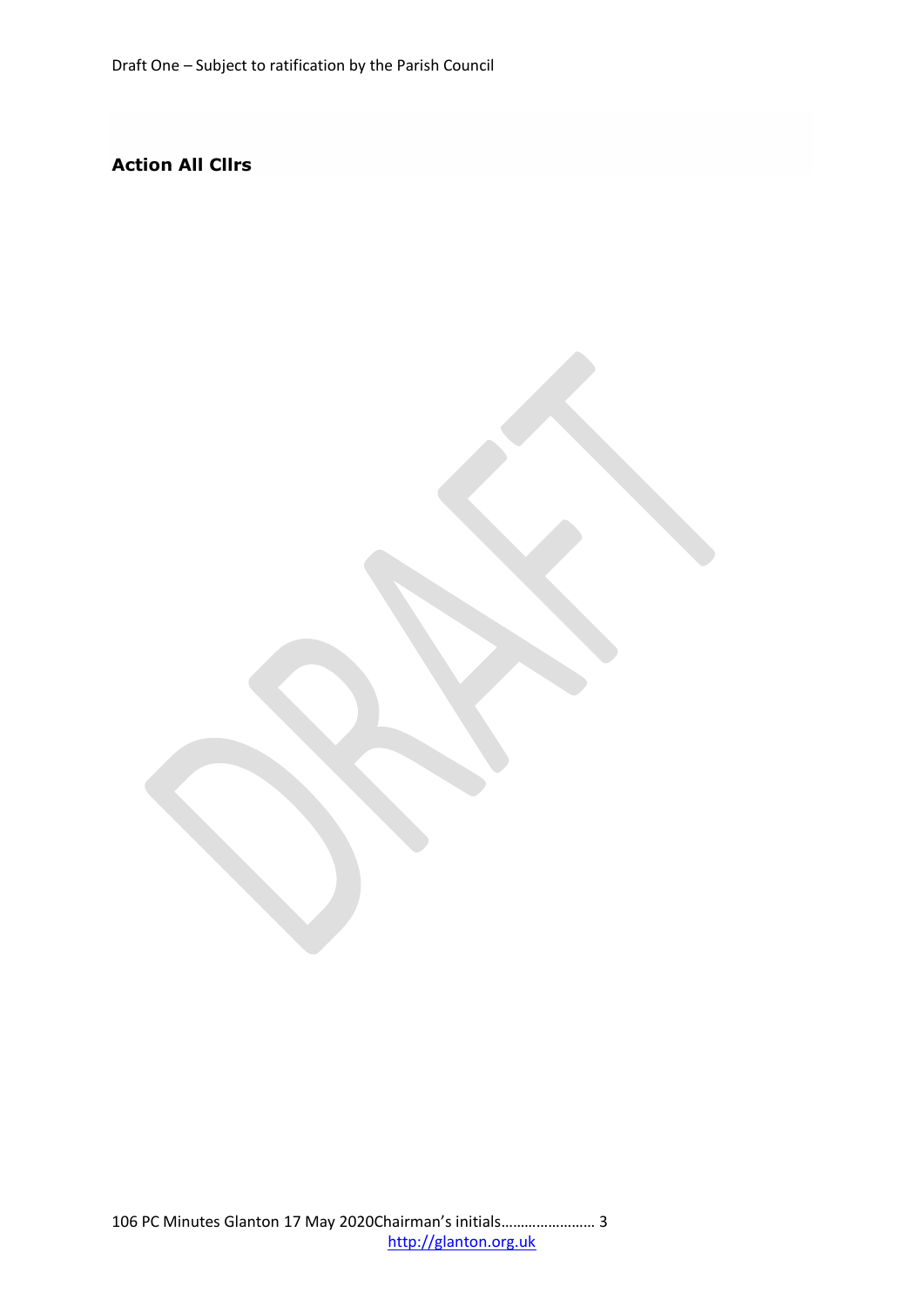# **3: Items for Information**

#### **3.1 Forthcoming Village activities**

Events within the village have been cancelled because of the coronavirus lockdown. No final decision has yet been made on whether the Glanton Show, in some form, would go ahead. If lockdown has eased there may be the opportunity to have a street party to mark VJ Day (15 August). It was agreed to ask NALC to raise nationally whether highway closure fees could be waived. **Action SER**

## **3.2 Details of any meetings attended by Councillors or the clerk**

None were reported.

#### **3.3 Correspondence received**

The Clerk has circulated key emails. The Chairman had,that morning,been contacted about the possible donation of an oak tree to the parish by Alnwick Friends of the Earth. It was agreed to investigate this offer and report to a future meeting. **Action JR**

#### **4: Administration**

### **4.1 To authorise any payments**

The following retrospective payments were confirmed

- Thropton Parish Council Cluster fees £9.27
- Hammer Services Mowing Footpath  $£120.00$
- Mr Swanson reimbursement for cost of replacement flag £288.00
- Glanton Memorial Hall Room Hire  $£120.00$
- $\bullet$  HMRC PAYE Q4 £30.00
- NALC Annual Subscription £75.16

Payment of the next instalment of PAYE (due in July) was authorised

## **4.2: Annual Governance and Accountability Return for 2018/2019**

4.2.1 The Council considered the report of the internal auditor [A copy is attached to the signed minutes]

4.2.2 The Council approved the Annual Governance Statement. [A copy of the draft is attached to the signed minutes]

4.2.3 The Council approved the draft annual accounts for 2018/2019 [A copy of the draft is attached to the signed minutes]

4.2.4 The Council approved the Accounting Statement and the draft Explanation of Variances [Copies are attached to the signed minutes]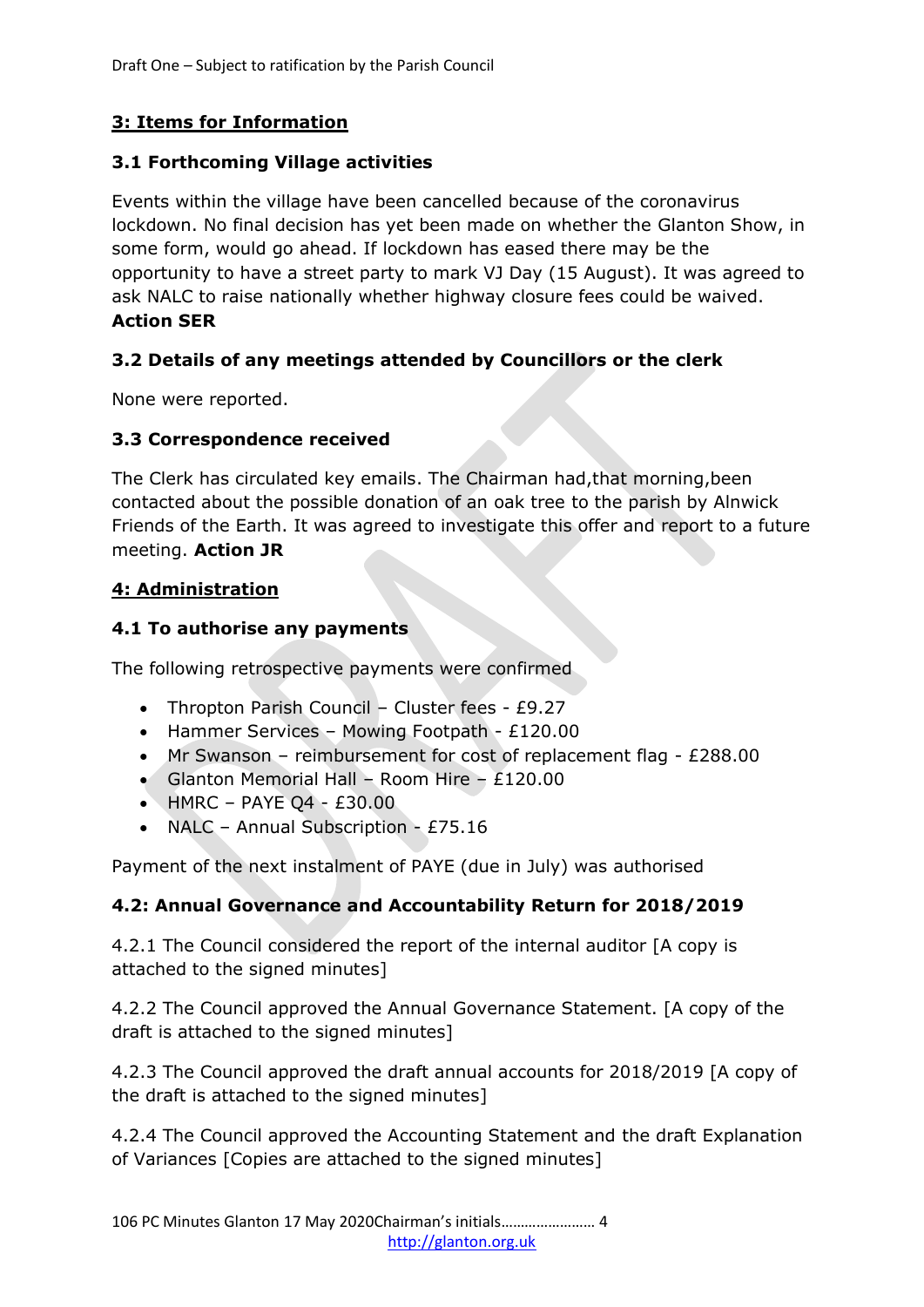4.2.5 The Council confirmed and approved the Certification of Exemption [A copy of the draft is attached to the signed minutes]

### **4.2 Details of items Councillors wished to raise at the next meeting**

See item 2.4.2 above

### **4.3Date of Next Meetings**

The Council notedthe next meeting, probably electronic,

Monday 27 July 2020

Confirmed as a true recordand signed by the Chairman

| Date |  |  |
|------|--|--|
|      |  |  |
|      |  |  |